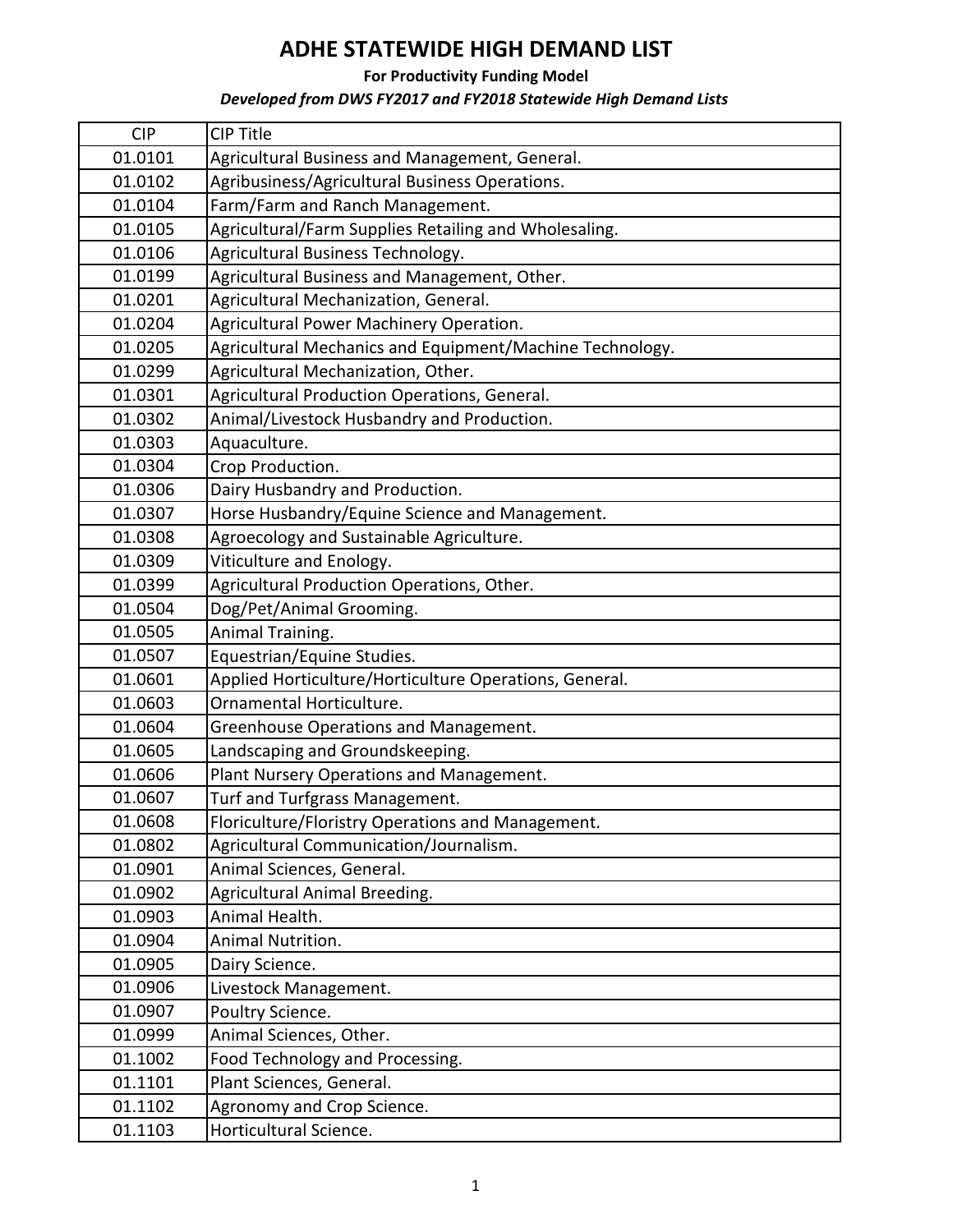**For Productivity Funding Model**

| 01.1105 | Plant Protection and Integrated Pest Management.               |
|---------|----------------------------------------------------------------|
| 01.1106 | Range Science and Management.                                  |
| 03.0208 | Natural Resources Law Enforcement and Protective Services.     |
| 04.0201 | Architecture.                                                  |
| 04.0401 | Environmental Design/Architecture.                             |
| 04.0801 | Architectural History and Criticism, General.                  |
| 04.1001 | Real Estate Development.                                       |
| 09.0100 | Communication, General.                                        |
| 09.0101 | Speech Communication and Rhetoric.                             |
| 09.0102 | Mass Communication/Media Studies.                              |
| 09.0401 | Journalism.                                                    |
| 09.0402 | Broadcast Journalism.                                          |
| 09.0404 | Photojournalism.                                               |
| 09.0900 | Public Relations, Advertising, and Applied Communication.      |
| 09.0902 | Public Relations/Image Management.                             |
| 09.0904 | Political Communication.                                       |
| 09.0905 | Health Communication.                                          |
| 09.0906 | Sports Communication.                                          |
| 09.0907 | International and Intercultural Communication.                 |
| 09.9999 | Communication, Journalism, and Related Programs, Other.        |
| 10.0302 | Printing Management.                                           |
| 10.0305 | Graphic and Printing Equipment Operator, General Production.   |
| 10.0307 | Printing Press Operator.                                       |
| 10.0399 | Graphic Communications, Other.                                 |
| 11.0101 | Computer and Information Sciences, General.                    |
| 11.0102 | Artificial Intelligence.                                       |
| 11.0103 | Information Technology.                                        |
| 11.0104 | Informatics.                                                   |
| 11.0201 | Computer Programming/Programmer, General.                      |
| 11.0202 | Computer Programming, Specific Applications.                   |
| 11.0203 | Computer Programming, Vendor/Product Certification.            |
| 11.0299 | Computer Programming, Other.                                   |
| 11.0401 | Information Science/Studies.                                   |
| 11.0501 | Computer Systems Analysis/Analyst.                             |
| 11.0601 | Data Entry/Microcomputer Applications, General.                |
| 11.0701 | Computer Science.                                              |
| 11.0801 | Web Page, Digital/Multimedia and Information Resources Design. |
| 11.0802 | Data Modeling/Warehousing and Database Administration.         |
| 11.0803 | Computer Graphics.                                             |
| 11.0804 | Modeling, Virtual Environments and Simulation.                 |
| 11.0901 | Computer Systems Networking and Telecommunications.            |
| 11.1001 | Network and System Administration/Administrator.               |
| 11.1002 | System, Networking, and LAN/WAN Management/Manager.            |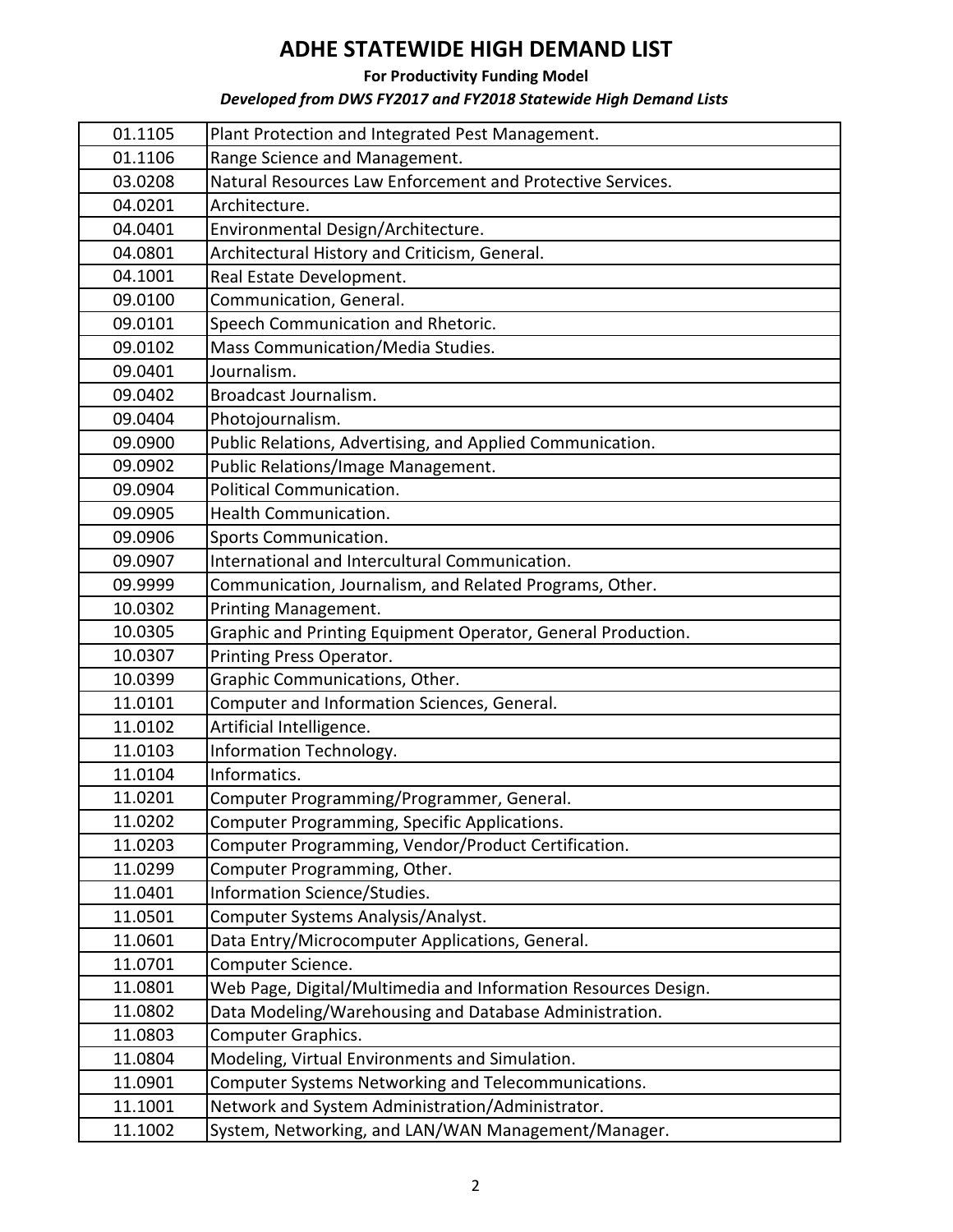**For Productivity Funding Model**

| 11.1003 | Computer and Information Systems Security/Information Assurance.               |
|---------|--------------------------------------------------------------------------------|
| 11.1004 | Web/Multimedia Management and Webmaster.                                       |
| 11.1005 | Information Technology Project Management.                                     |
| 11.1006 | Computer Support Specialist.                                                   |
| 12.0401 | Cosmetology/Cosmetologist, General.                                            |
| 12.0404 | Electrolysis/Electrology and Electrolysis Technician.                          |
| 12.0406 | Make-Up Artist/Specialist.                                                     |
| 12.0407 | Hair Styling/Stylist and Hair Design.                                          |
| 12.0411 | Permanent Cosmetics/Makeup and Tattooing.                                      |
| 12.0412 | Salon/Beauty Salon Management/Manager.                                         |
| 12.0413 | Cosmetology, Barber/Styling, and Nail Instructor.                              |
| 12.0499 | Cosmetology and Related Personal Grooming Arts, Other.                         |
| 12.0500 | Cooking and Related Culinary Arts, General.                                    |
| 12.0501 | Baking and Pastry Arts/Baker/Pastry Chef.                                      |
| 12.0502 | Bartending/Bartender.                                                          |
| 12.0503 | Culinary Arts/Chef Training.                                                   |
| 12.0504 | Restaurant, Culinary, and Catering Management/Manager.                         |
| 12.0505 | Food Preparation/Professional Cooking/Kitchen Assistant.                       |
| 12.0506 | Meat Cutting/Meat Cutter.                                                      |
| 12.0507 | Food Service, Waiter/Waitress, and Dining Room Management/Manager.             |
| 12.0508 | Institutional Food Workers.                                                    |
| 12.0509 | Culinary Science/Culinology.                                                   |
| 12.0510 | Wine Steward/Sommelier.                                                        |
| 13.0101 | Education, General.                                                            |
| 13.0201 | Bilingual and Multilingual Education.                                          |
| 13.0202 | Multicultural Education.                                                       |
| 13.0299 | Bilingual, Multilingual, and Multicultural Education, Other.                   |
| 13.0301 | Curriculum and Instruction.                                                    |
| 13.0401 | Educational Leadership and Administration, General.                            |
| 13.0404 | Educational, Instructional, and Curriculum Supervision.                        |
| 13.0406 | Higher Education/Higher Education Administration.                              |
| 13.0407 | Community College Education.                                                   |
| 13.0408 | Elementary and Middle School Administration/Principalship.                     |
| 13.0409 | Secondary School Administration/Principalship.                                 |
| 13.0411 | Superintendency and Educational System Administration.                         |
| 13.0501 | Educational/Instructional Technology.                                          |
| 13.0607 | Learning Sciences.                                                             |
| 13.1001 | Special Education and Teaching, General.                                       |
| 13.1003 | Education/Teaching of Individuals with Hearing Impairments Including Deafness. |
| 13.1005 | Education/Teaching of Individuals with Emotional Disturbances.                 |
| 13.1006 | Education/Teaching of Individuals with Mental Retardation.                     |
| 13.1007 | Education/Teaching of Individuals with Multiple Disabilities.                  |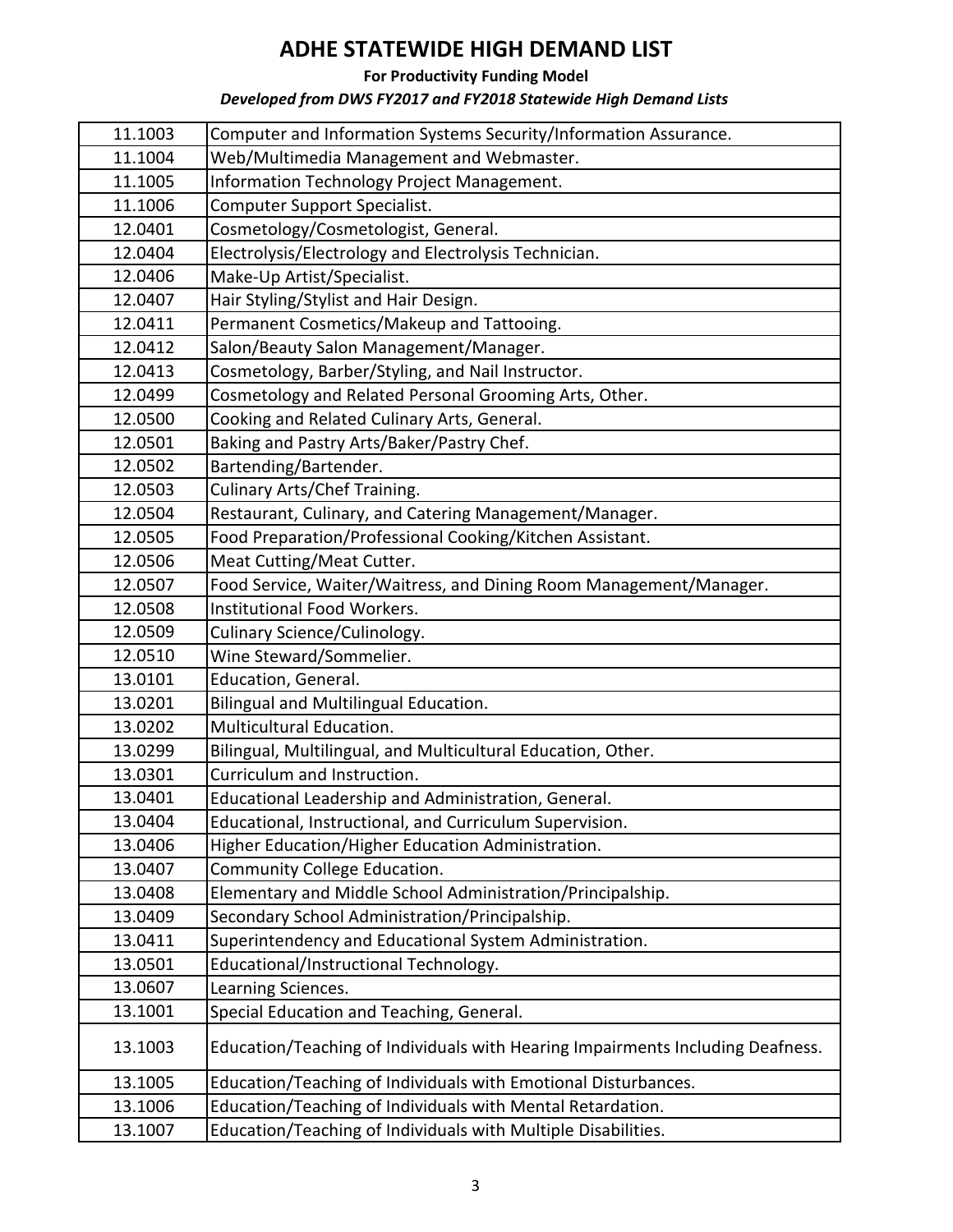#### **For Productivity Funding Model**

| 13.1008 | Education/Teaching of Individuals with Orthopedic and Other Physical Health<br>Impairments. |
|---------|---------------------------------------------------------------------------------------------|
| 13.1009 | Education/Teaching of Individuals with Vision Impairments Including Blindness.              |
| 13.1011 | Education/Teaching of Individuals with Specific Learning Disabilities.                      |
| 13.1012 | Education/Teaching of Individuals with Speech or Language Impairments.                      |
| 13.1013 | Education/Teaching of Individuals with Autism.                                              |
| 13.1014 | Education/Teaching of Individuals Who are Developmentally Delayed.                          |
| 13.1016 | Education/Teaching of Individuals with Traumatic Brain Injuries.                            |
| 13.1017 | Education/Teaching of Individuals in Elementary Special Education Programs.                 |
| 13.1019 | Education/Teaching of Individuals in Secondary Special Education Programs.                  |
| 13.1101 | Counselor Education/School Counseling and Guidance Services.                                |
| 13.1102 | College Student Counseling and Personnel Services.                                          |
| 13.1199 | Student Counseling and Personnel Services, Other.                                           |
| 13.1201 | Adult and Continuing Education and Teaching.                                                |
| 13.1202 | Elementary Education and Teaching.                                                          |
| 13.1203 | Junior High/Intermediate/Middle School Education and Teaching.                              |
| 13.1205 | Secondary Education and Teaching.                                                           |
| 13.1206 | Teacher Education, Multiple Levels.                                                         |
| 13.1209 | Kindergarten/Preschool Education and Teaching.                                              |
| 13.1210 | Early Childhood Education and Teaching.                                                     |
| 13.1301 | Agricultural Teacher Education.                                                             |
| 13.1302 | Art Teacher Education.                                                                      |
| 13.1303 | <b>Business Teacher Education.</b>                                                          |
| 13.1304 | Driver and Safety Teacher Education.                                                        |
| 13.1305 | English/Language Arts Teacher Education.                                                    |
| 13.1306 | Foreign Language Teacher Education.                                                         |
| 13.1307 | Health Teacher Education.                                                                   |
| 13.1308 | Family and Consumer Sciences/Home Economics Teacher Education.                              |
| 13.1309 | Technology Teacher Education/Industrial Arts Teacher Education.                             |
| 13.1310 | Sales and Marketing Operations/Marketing and Distribution Teacher Education.                |
| 13.1311 | <b>Mathematics Teacher Education.</b>                                                       |
| 13.1312 | Music Teacher Education.                                                                    |
| 13.1314 | Physical Education Teaching and Coaching.                                                   |
| 13.1315 | Reading Teacher Education.                                                                  |
| 13.1316 | Science Teacher Education/General Science Teacher Education.                                |
| 13.1317 | Social Science Teacher Education.                                                           |
| 13.1318 | Social Studies Teacher Education.                                                           |
| 13.1319 | <b>Technical Teacher Education.</b>                                                         |
| 13.1320 | Trade and Industrial Teacher Education.                                                     |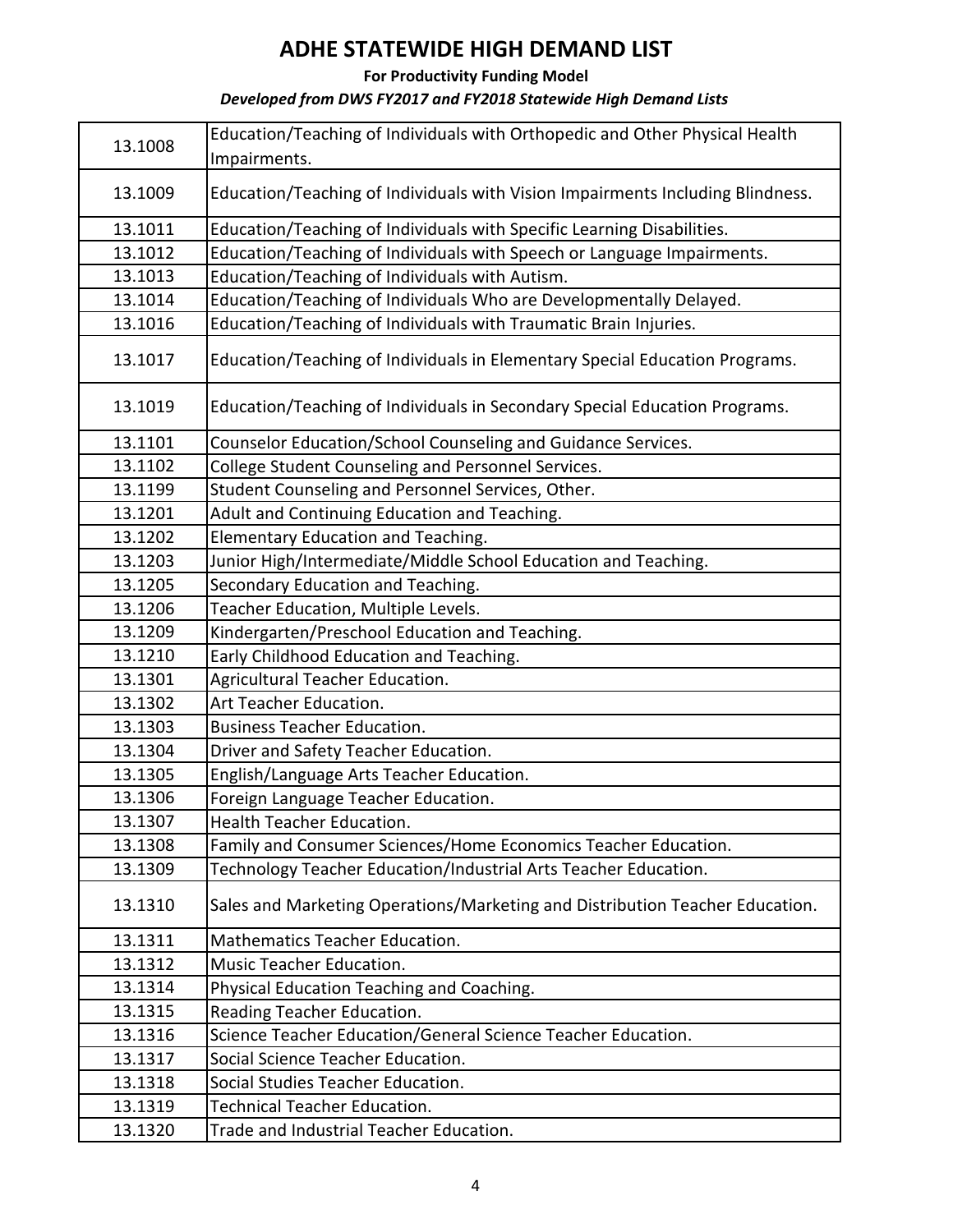**For Productivity Funding Model**

| 13.1321 | <b>Computer Teacher Education.</b>                                        |
|---------|---------------------------------------------------------------------------|
| 13.1322 | <b>Biology Teacher Education.</b>                                         |
| 13.1323 | Chemistry Teacher Education.                                              |
| 13.1324 | Drama and Dance Teacher Education.                                        |
| 13.1325 | French Language Teacher Education.                                        |
| 13.1326 | German Language Teacher Education.                                        |
| 13.1327 | Health Occupations Teacher Education.                                     |
| 13.1328 | History Teacher Education.                                                |
| 13.1329 | Physics Teacher Education.                                                |
| 13.1330 | Spanish Language Teacher Education.                                       |
| 13.1331 | Speech Teacher Education.                                                 |
| 13.1332 | Geography Teacher Education.                                              |
| 13.1333 | Latin Teacher Education.                                                  |
| 13.1334 | School Librarian/School Library Media Specialist.                         |
| 13.1335 | Psychology Teacher Education.                                             |
| 13.1337 | Earth Science Teacher Education.                                          |
| 13.1338 | Environmental Education.                                                  |
| 13.1401 | Teaching English as a Second or Foreign Language/ESL Language Instructor. |
| 13.1501 | Teacher Assistant/Aide.                                                   |
| 13.1502 | Adult Literacy Tutor/Instructor.                                          |
| 14.0801 | Civil Engineering, General.                                               |
| 14.0802 | Geotechnical and Geoenvironmental Engineering.                            |
| 14.0803 | Structural Engineering.                                                   |
| 14.0804 | Transportation and Highway Engineering.                                   |
| 14.0805 | Water Resources Engineering.                                              |
| 14.0899 | Civil Engineering, Other.                                                 |
| 14.0901 | Computer Engineering, General.                                            |
| 14.0903 | Computer Software Engineering.                                            |
| 14.0999 | Computer Engineering, Other.                                              |
| 14.1801 | Materials Engineering.                                                    |
| 14.1901 | Mechanical Engineering.                                                   |
| 14.3301 | Construction Engineering.                                                 |
| 14.3501 | Industrial Engineering.                                                   |
| 14.3601 | Manufacturing Engineering.                                                |
| 14.3701 | Operations Research.                                                      |
| 14.4101 | Electromechanical Engineering.                                            |
|         | Heating, Ventilation, Air Conditioning and Refrigeration Engineering      |
| 15.0501 | Technology/Technician.                                                    |
|         | Water Quality and Wastewater Treatment Management and Recycling           |
| 15.0506 | Technology/Technician.                                                    |
| 15.0614 | Welding Engineering Technology/Technician.                                |
| 15.0702 | Quality Control Technology/Technician.                                    |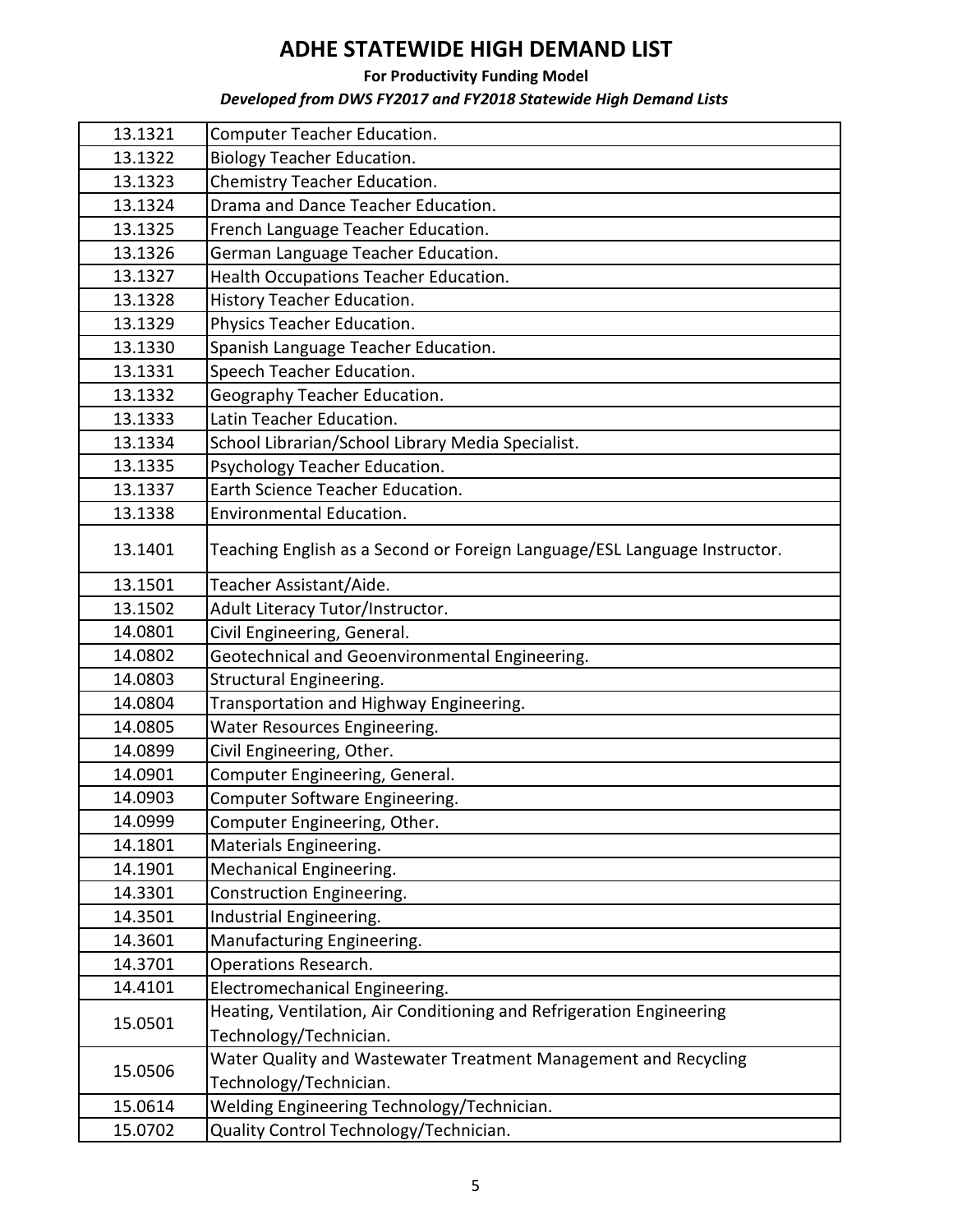**For Productivity Funding Model**

| 15.0803 | Automotive Engineering Technology/Technician.              |
|---------|------------------------------------------------------------|
| 15.1001 | Construction Engineering Technology/Technician.            |
| 15.1102 | Surveying Technology/Surveying.                            |
| 15.1204 | Computer Software Technology/Technician.                   |
| 15.1501 | Engineering/Industrial Management.                         |
| 15.1503 | Packaging Science.                                         |
| 16.0101 | Foreign Languages and Literatures, General.                |
| 16.0500 | Germanic Languages, Literatures, and Linguistics, General. |
| 16.0900 | Romance Languages, Literatures, and Linguistics, General.  |
| 16.0901 | French Language and Literature.                            |
| 16.0905 | Spanish Language and Literature.                           |
| 16.1203 | Latin Language and Literature.                             |
| 19.0101 | Family and Consumer Sciences/Human Sciences, General.      |
| 19.0202 | Family and Consumer Sciences/Human Sciences Communication. |
| 19.0203 | Consumer Merchandising/Retailing Management.               |
| 19.0505 | Foodservice Systems Administration/Management.             |
| 19.0708 | Child Care and Support Services Management.                |
| 19.0709 | Child Care Provider/Assistant.                             |
| 19.0710 | Developmental Services Worker.                             |
| 19.0905 | Apparel and Textile Marketing Management.                  |
| 22.0101 | Law.                                                       |
| 22.0201 | Advanced Legal Research/Studies, General.                  |
| 22.0202 | Programs for Foreign Lawyers.                              |
| 22.0203 | American/U.S. Law/Legal Studies/Jurisprudence.             |
| 22.0204 | Canadian Law/Legal Studies/Jurisprudence.                  |
| 22.0205 | Banking, Corporate, Finance, and Securities Law.           |
| 22.0206 | Comparative Law.                                           |
| 22.0207 | Energy, Environment, and Natural Resources Law.            |
| 22.0208 | Health Law.                                                |
| 22.0209 | International Law and Legal Studies.                       |
| 22.0210 | International Business, Trade, and Tax Law.                |
| 22.0211 | Tax Law/Taxation.                                          |
| 22.0212 | Intellectual Property Law.                                 |
| 22.0299 | Legal Research and Advanced Professional Studies, Other.   |
| 22.0302 | Legal Assistant/Paralegal.                                 |
| 23.0101 | English Language and Literature, General.                  |
| 23.1301 | Writing, General.                                          |
| 23.1302 | Creative Writing.                                          |
| 23.1303 | Professional, Technical, Business, and Scientific Writing. |
| 23.1304 | Rhetoric and Composition.                                  |
| 23.1399 | Rhetoric and Composition/Writing Studies, Other.           |
| 23.1401 | General Literature.                                        |
| 23.1405 | Children's and Adolescent Literature.                      |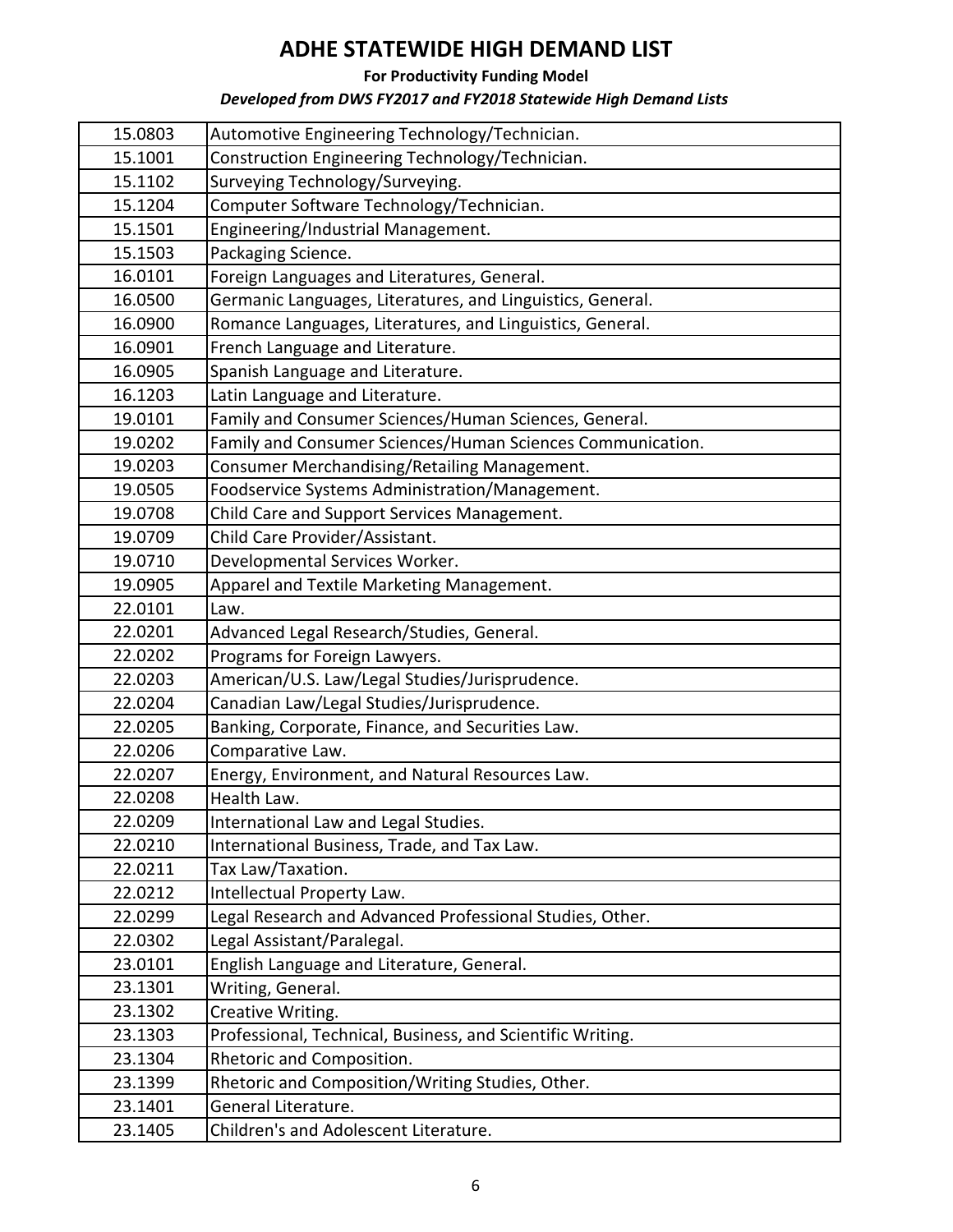**For Productivity Funding Model**

| 23.1499 | Literature, Other.                                          |
|---------|-------------------------------------------------------------|
| 25.0101 | Library and Information Science.                            |
| 25.0102 | Children and Youth Library Services.                        |
| 25.0199 | Library Science and Administration, Other.                  |
| 25.0301 | Library and Archives Assisting.                             |
| 26.0101 | Biology/Biological Sciences, General.                       |
| 26.0999 | Physiology, Pathology, and Related Sciences, Other.         |
| 26.1099 | Pharmacology and Toxicology, Other.                         |
| 26.1102 | Biostatistics.                                              |
| 26.1103 | Bioinformatics.                                             |
| 26.1309 | Epidemiology.                                               |
| 27.0101 | Mathematics, General.                                       |
| 27.0305 | <b>Financial Mathematics.</b>                               |
| 30.1601 | Accounting and Computer Science.                            |
| 31.0302 | Golf Course Operation and Grounds Management.               |
| 31.0399 | Parks, Recreation and Leisure Facilities Management, Other. |
| 31.0501 | Health and Physical Education/Fitness, General.             |
| 31.0504 | Sport and Fitness Administration/Management.                |
| 31.0507 | Physical Fitness Technician.                                |
| 39.0201 | <b>Bible/Biblical Studies.</b>                              |
| 39.0301 | Missions/Missionary Studies and Missiology.                 |
| 39.0401 | Religious Education.                                        |
| 39.0501 | Religious/Sacred Music.                                     |
| 39.0601 | Theology/Theological Studies.                               |
| 39.0602 | Divinity/Ministry.                                          |
| 39.0604 | Pre-Theology/Pre-Ministerial Studies.                       |
| 39.0605 | Rabbinical Studies.                                         |
| 39.0699 | Theological and Ministerial Studies, Other.                 |
| 39.0701 | Pastoral Studies/Counseling.                                |
| 39.0702 | Youth Ministry.                                             |
| 39.0703 | Urban Ministry.                                             |
| 39.0704 | Women's Ministry.                                           |
| 39.0705 | Lay Ministry.                                               |
| 40.0101 | Physical Sciences.                                          |
| 40.0501 | Chemistry, General.                                         |
| 40.0801 | Physics, General.                                           |
| 41.0301 | Chemical Technology/Technician.                             |
| 41.0303 | Chemical Process Technology.                                |
| 42.0101 | Psychology, General.                                        |
| 42.2703 | Developmental and Child Psychology.                         |
| 42.2801 | Clinical Psychology.                                        |
| 42.2803 | Counseling Psychology.                                      |
| 42.2805 | School Psychology.                                          |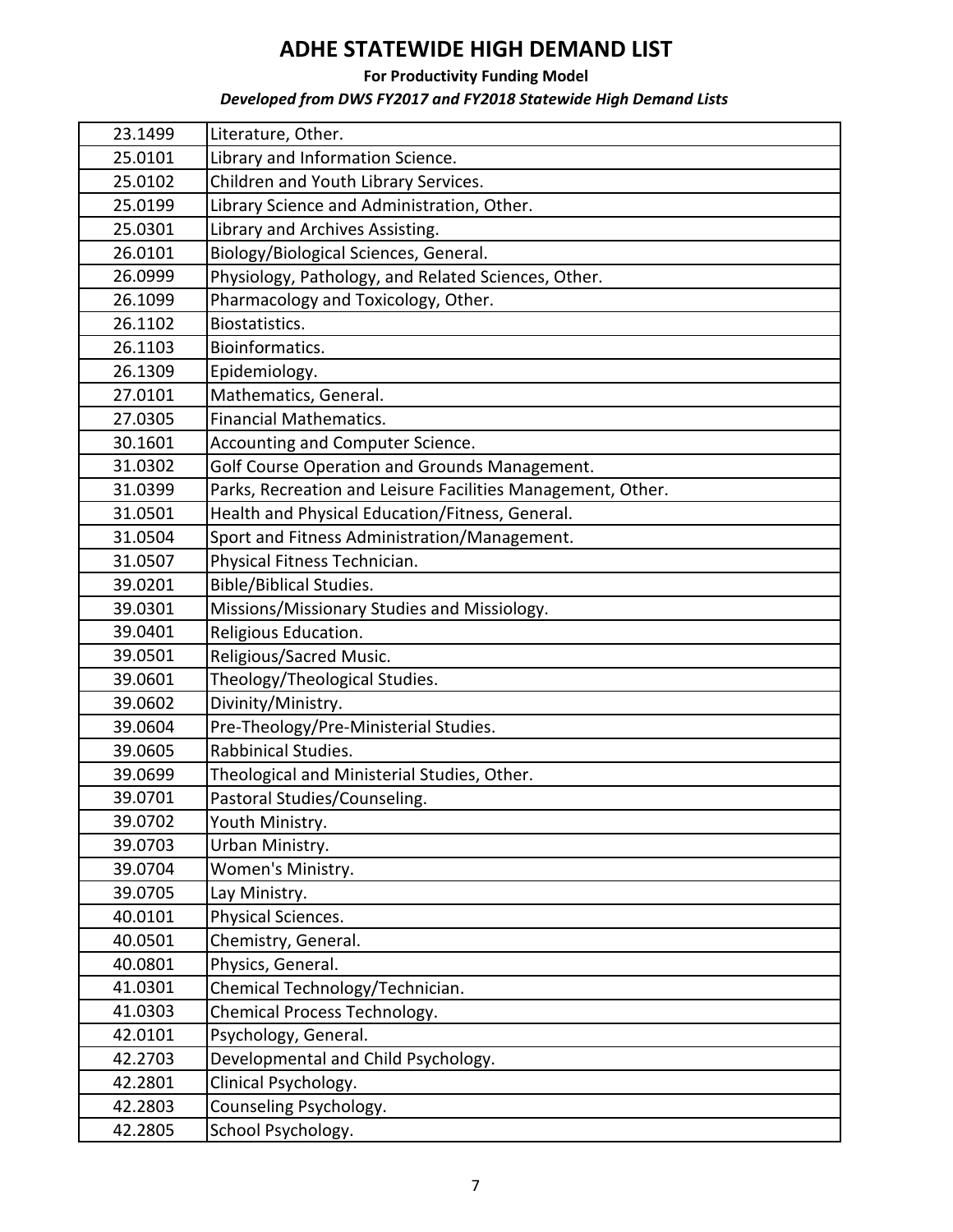**For Productivity Funding Model**

| 42.2807 | Clinical Child Psychology.                                         |
|---------|--------------------------------------------------------------------|
| 42.2809 | Geropsychology.                                                    |
| 42.2810 | Health/Medical Psychology.                                         |
| 42.2814 | Applied Behavior Analysis.                                         |
| 43.0102 | Corrections.                                                       |
| 43.0103 | Criminal Justice/Law Enforcement Administration.                   |
| 43.0104 | Criminal Justice/Safety Studies.                                   |
| 43.0107 | Criminal Justice/Police Science.                                   |
| 43.0110 | Juvenile Corrections.                                              |
| 43.0111 | <b>Criminalistics and Criminal Science.</b>                        |
| 43.0114 | Law Enforcement Investigation and Interviewing.                    |
| 43.0115 | Law Enforcement Record-Keeping and Evidence Management.            |
| 43.0116 | Cyber/Computer Forensics and Counterterrorism.                     |
| 43.0117 | Financial Forensics and Fraud Investigation.                       |
| 43.0119 | Critical Incident Response/Special Police Operations.              |
| 43.0120 | Protective Services Operations.                                    |
| 43.0122 | Maritime Law Enforcement.                                          |
| 43.0123 | Cultural/Archaelogical Resources Protection.                       |
| 43.0199 | Corrections and Criminal Justice, Other.                           |
| 43.0201 | Fire Prevention and Safety Technology/Technician.                  |
| 43.0202 | Fire Services Administration.                                      |
| 43.0203 | Fire Science/Fire-fighting.                                        |
| 43.0206 | Wildland/Forest Firefighting and Investigation.                    |
| 43.0299 | Fire Protection, Other.                                            |
| 43.0301 | Homeland Security.                                                 |
| 43.0302 | Crisis/Emergency/Disaster Management.                              |
| 43.0303 | Critical Infrastructure Protection.                                |
| 43.0304 | Terrorism and Counterterrorism Operations.                         |
| 44.0000 | Human Services, General.                                           |
| 44.0201 | Community Organization and Advocacy.                               |
| 44.0401 | <b>Public Administration.</b>                                      |
| 44.0501 | Public Policy Analysis, General.                                   |
| 44.0502 | <b>Education Policy Analysis.</b>                                  |
| 44.0503 | Health Policy Analysis.                                            |
| 44.0701 | Social Work.                                                       |
| 44.0702 | Youth Services/Administration.                                     |
| 44.0799 | Social Work, Other.                                                |
| 45.0101 | Social Sciences, General.                                          |
| 45.0602 | Applied Economics.                                                 |
| 46.0000 | Construction Trades, General.                                      |
| 46.0101 | Mason/Masonry.                                                     |
| 46.0201 | Carpentry/Carpenter.                                               |
| 46.0301 | Electrical and Power Transmission Installation/Installer, General. |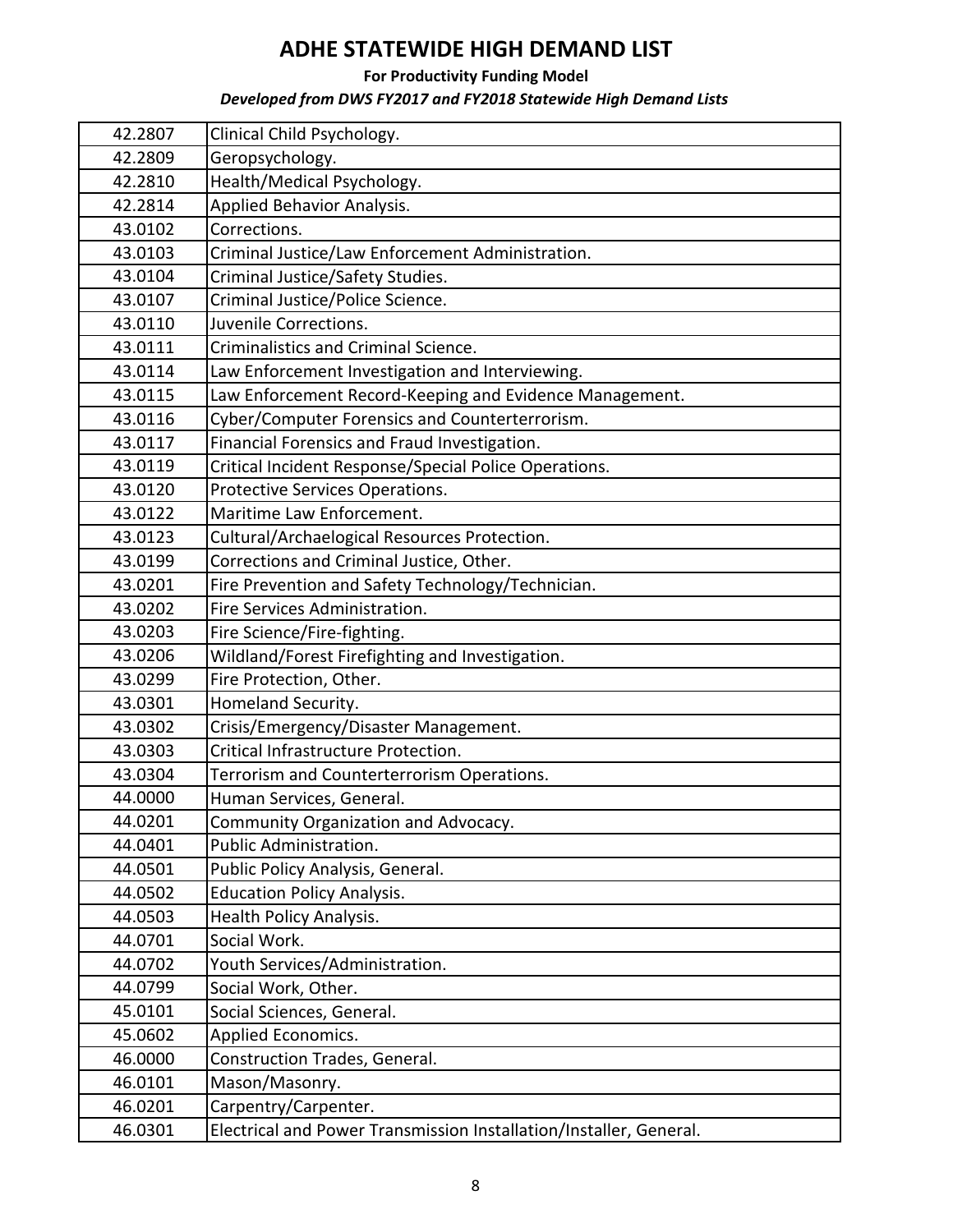**For Productivity Funding Model**

| 46.0302 | Electrician.                                                                |
|---------|-----------------------------------------------------------------------------|
| 46.0303 | Lineworker.                                                                 |
| 46.0399 | Electrical and Power Transmission Installers, Other.                        |
| 46.0401 | <b>Building/Property Maintenance.</b>                                       |
| 46.0402 | Concrete Finishing/Concrete Finisher.                                       |
| 46.0403 | Building/Home/Construction Inspection/Inspector.                            |
| 46.0404 | Drywall Installation/Drywaller.                                             |
| 46.0406 | Glazier.                                                                    |
| 46.0408 | Painting/Painter and Wall Coverer.                                          |
| 46.0410 | Roofer.                                                                     |
| 46.0411 | Metal Building Assembly/Assembler.                                          |
| 46.0412 | Building/Construction Site Management/Manager.                              |
| 46.0413 | Carpet, Floor, and Tile Worker.                                             |
| 46.0414 | Insulator.                                                                  |
| 46.0415 | <b>Building Construction Technology.</b>                                    |
| 46.0502 | Pipefitting/Pipefitter and Sprinkler Fitter.                                |
| 46.0503 | Plumbing Technology/Plumber.                                                |
| 46.0504 | Well Drilling/Driller.                                                      |
| 46.0505 | Blasting/Blaster.                                                           |
| 46.0599 | Plumbing and Related Water Supply Services, Other.                          |
| 47.0102 | Business Machine Repair.                                                    |
| 47.0103 | Communications Systems Installation and Repair Technology.                  |
| 47.0104 | Computer Installation and Repair Technology/Technician.                     |
| 47.0110 | Security System Installation, Repair, and Inspection Technology/Technician. |
| 47.0201 | Heating, Air Conditioning, Ventilation and Refrigeration Maintenance        |
|         | Technology/Technician.                                                      |
| 47.0302 | Heavy Equipment Maintenance Technology/Technician.                          |
| 47.0303 | Industrial Mechanics and Maintenance Technology.                            |
| 47.0600 | Vehicle Maintenance and Repair Technologies, General.                       |
| 47.0603 | Autobody/Collision and Repair Technology/Technician.                        |
| 47.0604 | Automobile/Automotive Mechanics Technology/Technician.                      |
| 47.0605 | Diesel Mechanics Technology/Technician.                                     |
| 47.0607 | Airframe Mechanics and Aircraft Maintenance Technology/Technician.          |
| 47.0608 | Aircraft Powerplant Technology/Technician.                                  |
| 47.0612 | Vehicle Emissions Inspection and Maintenance Technology/Technician.         |
| 47.0613 | Medium/Heavy Vehicle and Truck Technology/Technician.                       |
| 47.0614 | Alternative Fuel Vehicle Technology/Technician.                             |
| 47.0617 | High Performance and Custom Engine Technician/Mechanic.                     |
| 47.0618 | Recreation Vehicle (RV) Service Technician.                                 |
| 48.0501 | Machine Tool Technology/Machinist.                                          |
| 48.0503 | Machine Shop Technology/Assistant.                                          |
| 48.0506 | Sheet Metal Technology/Sheetworking.                                        |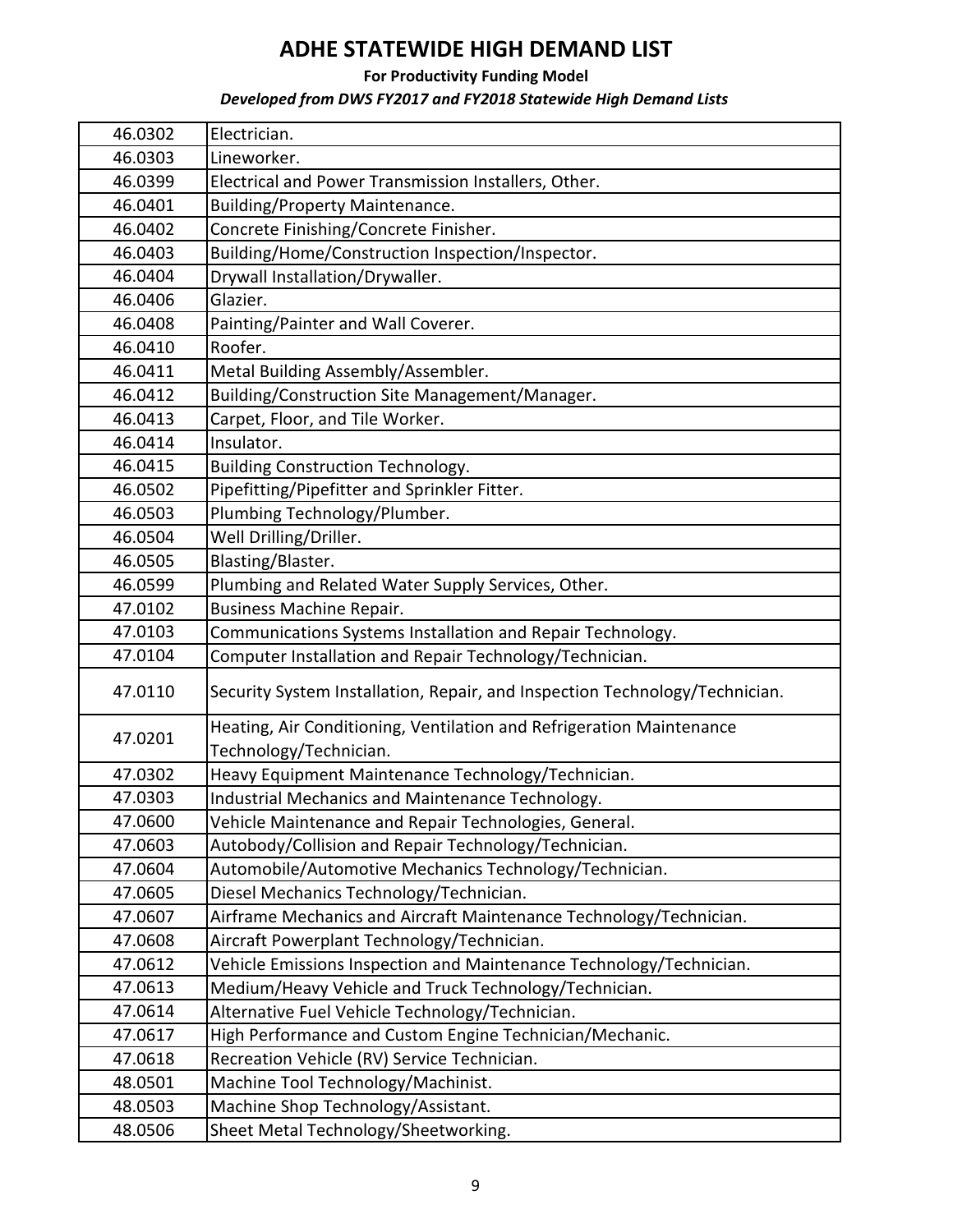**For Productivity Funding Model**

| 48.0508 | Welding Technology/Welder.                                                |
|---------|---------------------------------------------------------------------------|
| 48.0510 | Computer Numerically Controlled (CNC) Machinist Technology/CNC Machinist. |
| 48.0511 | Metal Fabricator.                                                         |
| 48.0701 | Woodworking, General.                                                     |
| 48.0703 | Cabinetmaking and Millwork.                                               |
| 49.0101 | Aeronautics/Aviation/Aerospace Science and Technology, General.           |
| 49.0104 | Aviation/Airway Management and Operations.                                |
| 49.0202 | Construction/Heavy Equipment/Earthmoving Equipment Operation.             |
| 49.0205 | Truck and Bus Driver/Commercial Vehicle Operator and Instructor.          |
| 49.0206 | Mobil Crane Operation/Operator.                                           |
| 49.0207 | Flagging and Traffic Control.                                             |
| 49.0208 | Railroad and Railway Transportation.                                      |
| 50.0101 | Visual and Performing Arts, General.                                      |
| 50.0102 | Digital Arts.                                                             |
| 50.0201 | Crafts/Craft Design, Folk Art and Artisanry.                              |
| 50.0301 | Dance, General.                                                           |
| 50.0302 | Ballet.                                                                   |
| 50.0399 | Dance, Other.                                                             |
| 50.0401 | Design and Visual Communications, General.                                |
| 50.0402 | Commercial and Advertising Art.                                           |
| 50.0404 | Industrial and Product Design.                                            |
| 50.0406 | Commercial Photography.                                                   |
| 50.0407 | Fashion/Apparel Design.                                                   |
| 50.0409 | Graphic Design.                                                           |
| 50.0501 | Drama and Dramatics/Theatre Arts, General.                                |
| 50.0502 | Technical Theatre/Theatre Design and Technology.                          |
| 50.0504 | Playwriting and Screenwriting.                                            |
| 50.0505 | Theatre Literature, History and Criticism.                                |
| 50.0507 | Directing and Theatrical Production.                                      |
| 50.0509 | Musical Theatre.                                                          |
| 50.0510 | Costume Design.                                                           |
| 50.0599 | Dramatic/Theatre Arts and Stagecraft, Other.                              |
| 50.0601 | Film/Cinema/Video Studies.                                                |
| 50.0602 | Cinematography and Film/Video Production.                                 |
| 50.0605 | Photography.                                                              |
| 50.0607 | Documentary Production.                                                   |
| 50.0699 | Film/Video and Photographic Arts, Other.                                  |
| 50.0701 | Art/Art Studies, General.                                                 |
| 50.0702 | Fine/Studio Arts, General.                                                |
| 50.0703 | Art History, Criticism and Conservation.                                  |
| 50.0706 | Intermedia/Multimedia.                                                    |
| 50.0708 | Painting.                                                                 |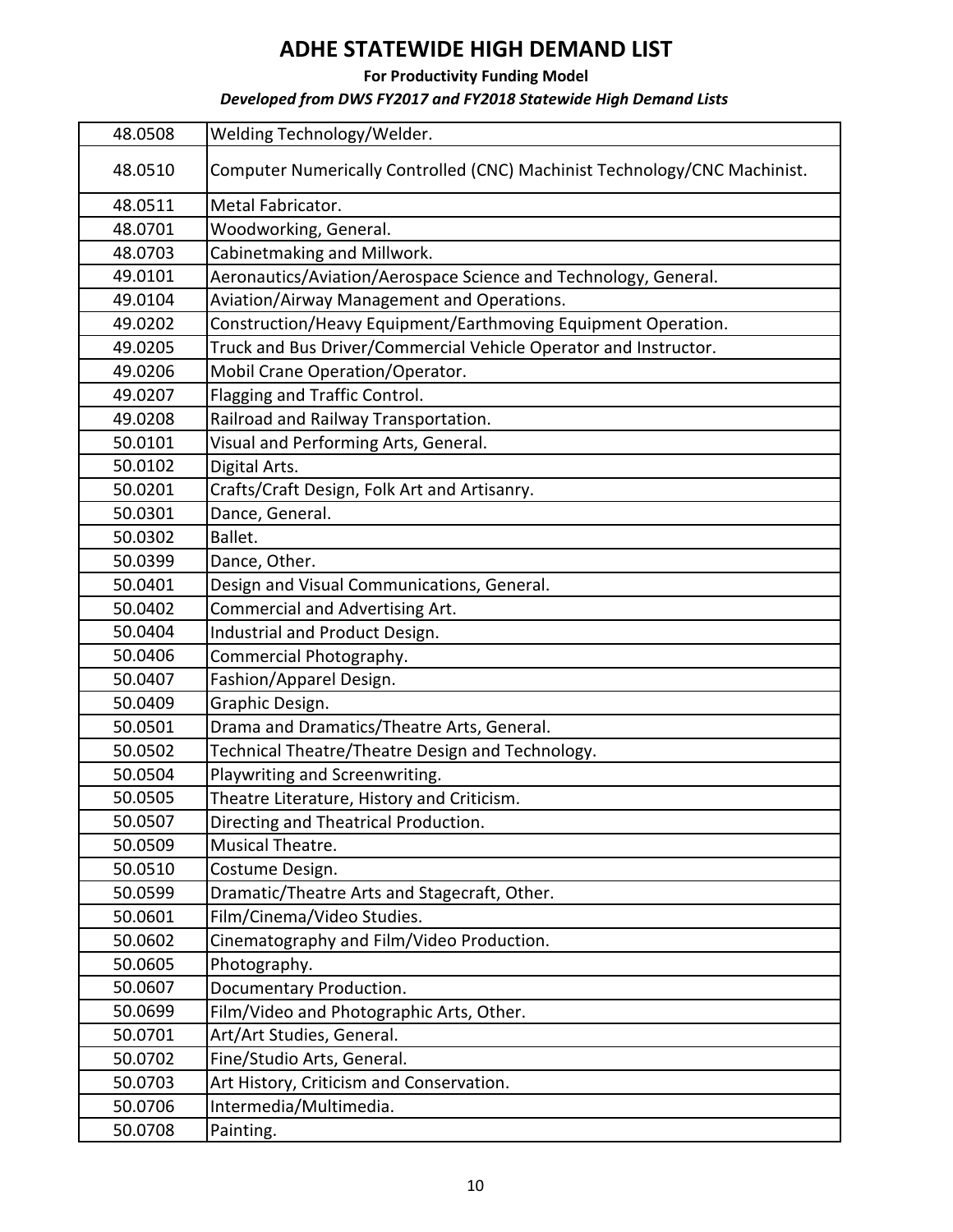**For Productivity Funding Model**

| 50.0709 | Sculpture.                                                       |
|---------|------------------------------------------------------------------|
| 50.0710 | Printmaking.                                                     |
| 50.0711 | <b>Ceramic Arts and Ceramics.</b>                                |
| 50.0712 | Fiber, Textile and Weaving Arts.                                 |
| 50.0713 | Metal and Jewelry Arts.                                          |
| 50.0799 | Fine Arts and Art Studies, Other.                                |
| 50.0901 | Music, General.                                                  |
| 50.0902 | Music History, Literature, and Theory.                           |
| 50.0903 | Music Performance, General.                                      |
| 50.0904 | Music Theory and Composition.                                    |
| 50.0905 | Musicology and Ethnomusicology.                                  |
| 50.0906 | Conducting.                                                      |
| 50.0907 | Keyboard Instruments.                                            |
| 50.0908 | Voice and Opera.                                                 |
| 50.0910 | Jazz/Jazz Studies.                                               |
| 50.0911 | Stringed Instruments.                                            |
| 50.0912 | Music Pedagogy.                                                  |
| 50.0913 | Music Technology.                                                |
| 50.0914 | <b>Brass Instruments.</b>                                        |
| 50.0915 | Woodwind Instruments.                                            |
| 50.0916 | Percussion Instruments.                                          |
| 50.0999 | Music, Other.                                                    |
| 50.1001 | Arts, Entertainment, and Media Management, General.              |
| 50.1002 | Fine and Studio Arts Management.                                 |
| 50.1003 | Music Management.                                                |
| 50.1004 | Theatre/Theatre Arts Management.                                 |
| 50.1099 | Arts, Entertainment, and Media Management, Other.                |
| 50.9999 | Visual and Performing Arts, Other.                               |
| 51.0101 | Chiropractic.                                                    |
| 51.0201 | Communication Sciences and Disorders, General.                   |
| 51.0202 | Audiology/Audiologist.                                           |
| 51.0203 | Speech-Language Pathology/Pathologist.                           |
| 51.0204 | Audiology/Audiologist and Speech-Language Pathology/Pathologist. |
| 51.0299 | Communication Disorders Sciences and Services, Other.            |
| 51.0401 | Dentistry.                                                       |
| 51.0501 | Dental Clinical Sciences, General.                               |
| 51.0502 | Advanced General Dentistry.                                      |
| 51.0509 | Pediatric Dentistry/Pedodontics.                                 |
| 51.0601 | Dental Assisting/Assistant.                                      |
| 51.0602 | Dental Hygiene/Hygienist.                                        |
| 51.0603 | Dental Laboratory Technology/Technician.                         |
| 51.0701 | Health/Health Care Administration/Management.                    |
| 51.0702 | Hospital and Health Care Facilities Administration/Management.   |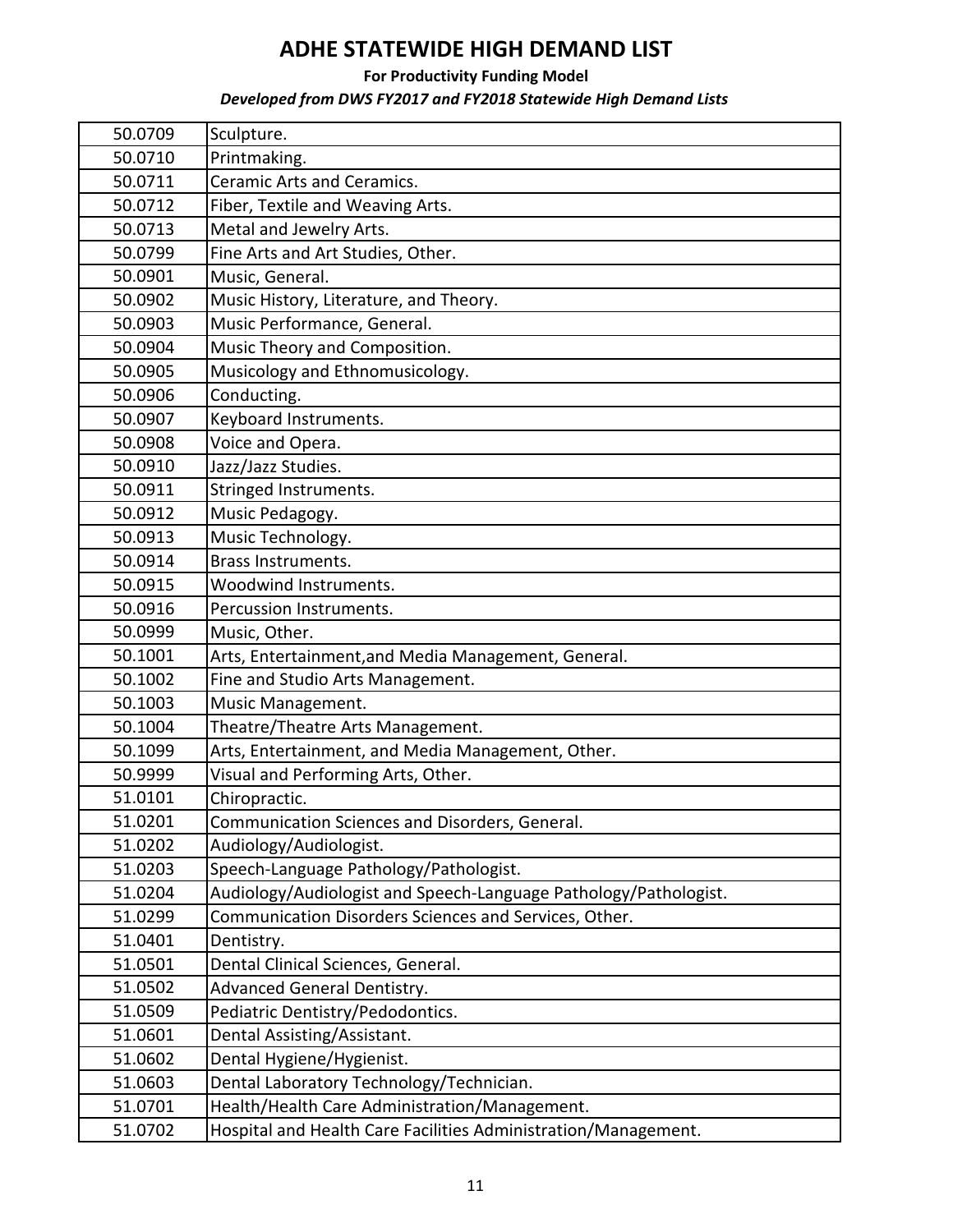**For Productivity Funding Model**

| 51.0704 | Health Unit Manager/Ward Supervisor.                                     |
|---------|--------------------------------------------------------------------------|
| 51.0705 | Medical Office Management/Administration.                                |
| 51.0706 | Health Information/Medical Records Administration/Administrator.         |
| 51.0707 | Health Information/Medical Records Technology/Technician.                |
| 51.0708 | Medical Transcription/Transcriptionist.                                  |
| 51.0709 | Medical Office Computer Specialist/Assistant.                            |
| 51.0710 | Medical Office Assistant/Specialist.                                     |
| 51.0711 | Medical/Health Management and Clinical Assistant/Specialist.             |
| 51.0712 | Medical Reception/Receptionist.                                          |
| 51.0713 | Medical Insurance Coding Specialist/Coder.                               |
| 51.0714 | Medical Insurance Specialist/Medical Biller.                             |
| 51.0715 | Health/Medical Claims Examiner.                                          |
| 51.0716 | Medical Administrative/Executive Assistant and Medical Secretary.        |
| 51.0718 | Long Term Care Administration/Management.                                |
| 51.0719 | Clinical Research Coordinator.                                           |
| 51.0801 | Medical/Clinical Assistant.                                              |
| 51.0802 | Clinical/Medical Laboratory Assistant.                                   |
| 51.0803 | Occupational Therapist Assistant.                                        |
| 51.0805 | Pharmacy Technician/Assistant.                                           |
| 51.0806 | Physical Therapy Technician/Assistant.                                   |
| 51.0808 | Veterinary/Animal Health Technology/Technician and Veterinary Assistant. |
| 51.0809 | Anesthesiologist Assistant.                                              |
| 51.0813 | Chiropractic Assistant/Technician.                                       |
| 51.0901 | Cardiovascular Technology/Technologist.                                  |
| 51.0902 | Electrocardiograph Technology/Technician.                                |
|         |                                                                          |
| 51.0903 | Electroneurodiagnostic/Electroencephalographic Technology/Technologist.  |
| 51.0904 | Emergency Medical Technology/Technician (EMT Paramedic).                 |
| 51.0905 | Nuclear Medical Technology/Technologist.                                 |
| 51.0906 | Perfusion Technology/Perfusionist.                                       |
| 51.0907 | Medical Radiologic Technology/Science - Radiation Therapist.             |
| 51.0908 | Respiratory Care Therapy/Therapist.                                      |
| 51.0909 | Surgical Technology/Technologist.                                        |
| 51.0910 | Diagnostic Medical Sonography/Sonographer and Ultrasound Technician.     |
| 51.0911 | Radiologic Technology/Science - Radiographer.                            |
| 51.0912 | Physician Assistant.                                                     |
| 51.0915 | Cardiopulmonary Technology/Technologist.                                 |
| 51.0919 | Mammography Technician/Technology.                                       |
| 51.1001 | <b>Blood Bank Technology Specialist.</b>                                 |
| 51.1002 | Cytotechnology/Cytotechnologist.                                         |
| 51.1003 | Hematology Technology/Technician.                                        |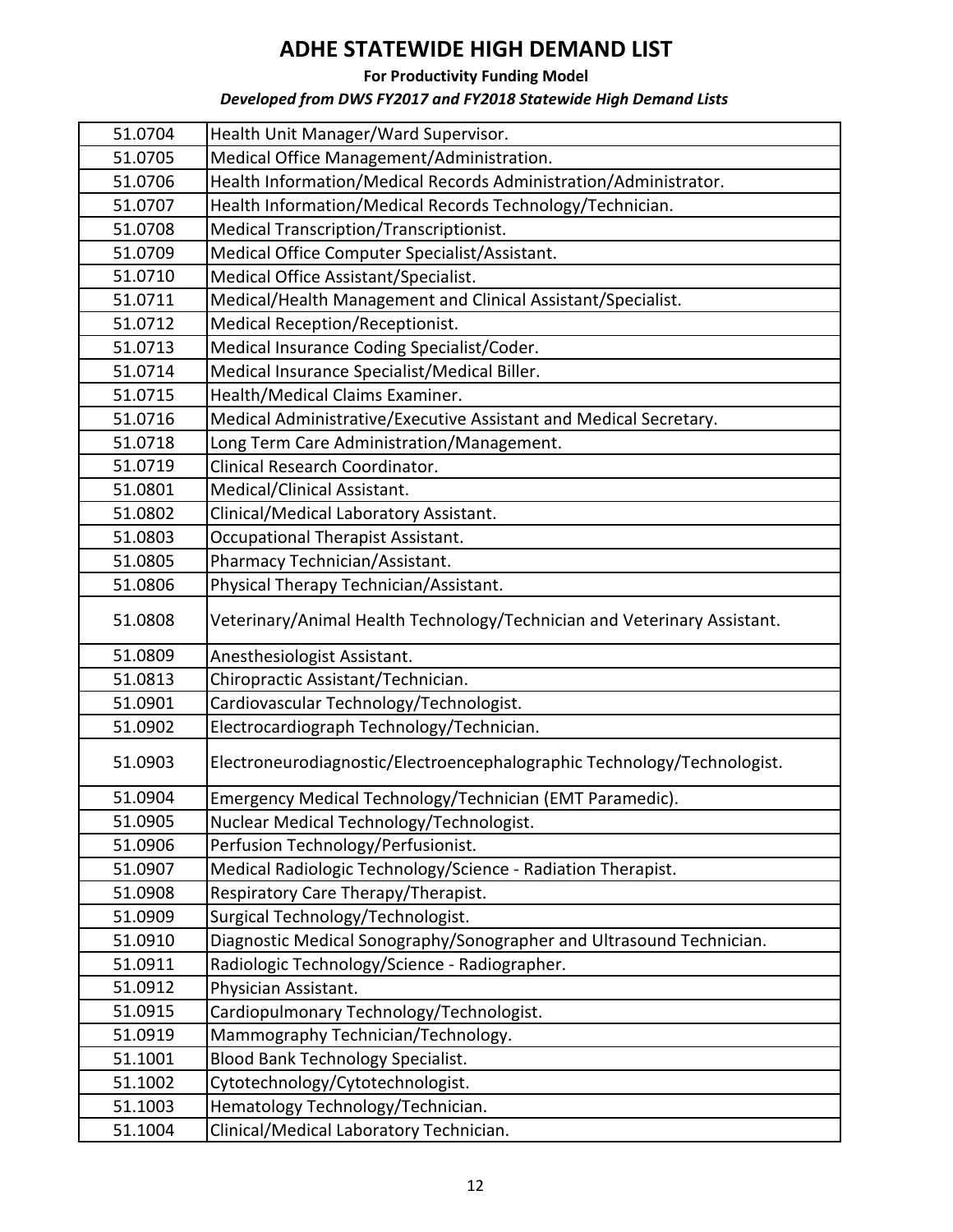**For Productivity Funding Model**

| 51.1005 | Clinical Laboratory Science/Medical Technology/Technologist.        |
|---------|---------------------------------------------------------------------|
| 51.1007 | Histologic Technology/Histotechnologist.                            |
| 51.1008 | Histologic Technician.                                              |
| 51.1009 | Phlebotomy Technician/Phlebotomist.                                 |
| 51.1010 | Cytogenetics/Genetics/Clinical Genetics Technology/Technologist.    |
| 51.1099 | Clinical/Medical Laboratory Science and Allied Professions, Other.  |
| 51.1201 | Medicine.                                                           |
| 51.1501 | Substance Abuse/Addiction Counseling.                               |
| 51.1503 | Clinical/Medical Social Work.                                       |
| 51.1506 | Clinical Pastoral Counseling/Patient Counseling.                    |
| 51.1507 | Psychoanalysis and Psychotherapy.                                   |
| 51.1508 | Mental Health Counseling/Counselor.                                 |
| 51.1701 | Optometry.                                                          |
| 51.1801 | Opticianry/Ophthalmic Dispensing Optician.                          |
| 51.1901 | Osteopathic Medicine/Osteopathy.                                    |
| 51.2001 | Pharmacy.                                                           |
| 51.2002 | Pharmacy Administration and Pharmacy Policy and Regulatory Affairs. |
| 51.2003 | Pharmaceutics and Drug Design.                                      |
| 51.2004 | Medicinal and Pharmaceutical Chemistry.                             |
| 51.2005 | Natural Products Chemistry and Pharmacognosy.                       |
| 51.2006 | Clinical and Industrial Drug Development.                           |
| 51.2007 | Pharmacoeconomics/Pharmaceutical Economics.                         |
| 51.2008 | Clinical, Hospital, and Managed Care Pharmacy.                      |
| 51.2009 | Industrial and Physical Pharmacy and Cosmetic Sciences.             |
| 51.2010 | Pharmaceutical Sciences.                                            |
| 51.2011 | Pharmaceutical Marketing and Management.                            |
| 51.2099 | Pharmacy, Pharmaceutical Sciences, and Administration, Other.       |
| 51.2201 | Public Health, General.                                             |
| 51.2202 | Environmental Health.                                               |
| 51.2205 | Health/Medical Physics.                                             |
| 51.2206 | Occupational Health and Industrial Hygiene.                         |
| 51.2207 | Public Health Education and Promotion.                              |
| 51.2208 | Community Health and Preventive Medicine.                           |
| 51.2211 | Health Services Administration.                                     |
| 51.2212 | Behavioral Aspects of Health.                                       |
| 51.2301 | Art Therapy/Therapist.                                              |
| 51.2302 | Dance Therapy/Therapist.                                            |
| 51.2305 | Music Therapy/Therapist.                                            |
| 51.2306 | Occupational Therapy/Therapist.                                     |
| 51.2307 | Orthotist/Prosthetist.                                              |
| 51.2308 | Physical Therapy/Therapist.                                         |
| 51.2309 | Therapeutic Recreation/Recreational Therapy.                        |
| 51.2310 | Vocational Rehabilitation Counseling/Counselor.                     |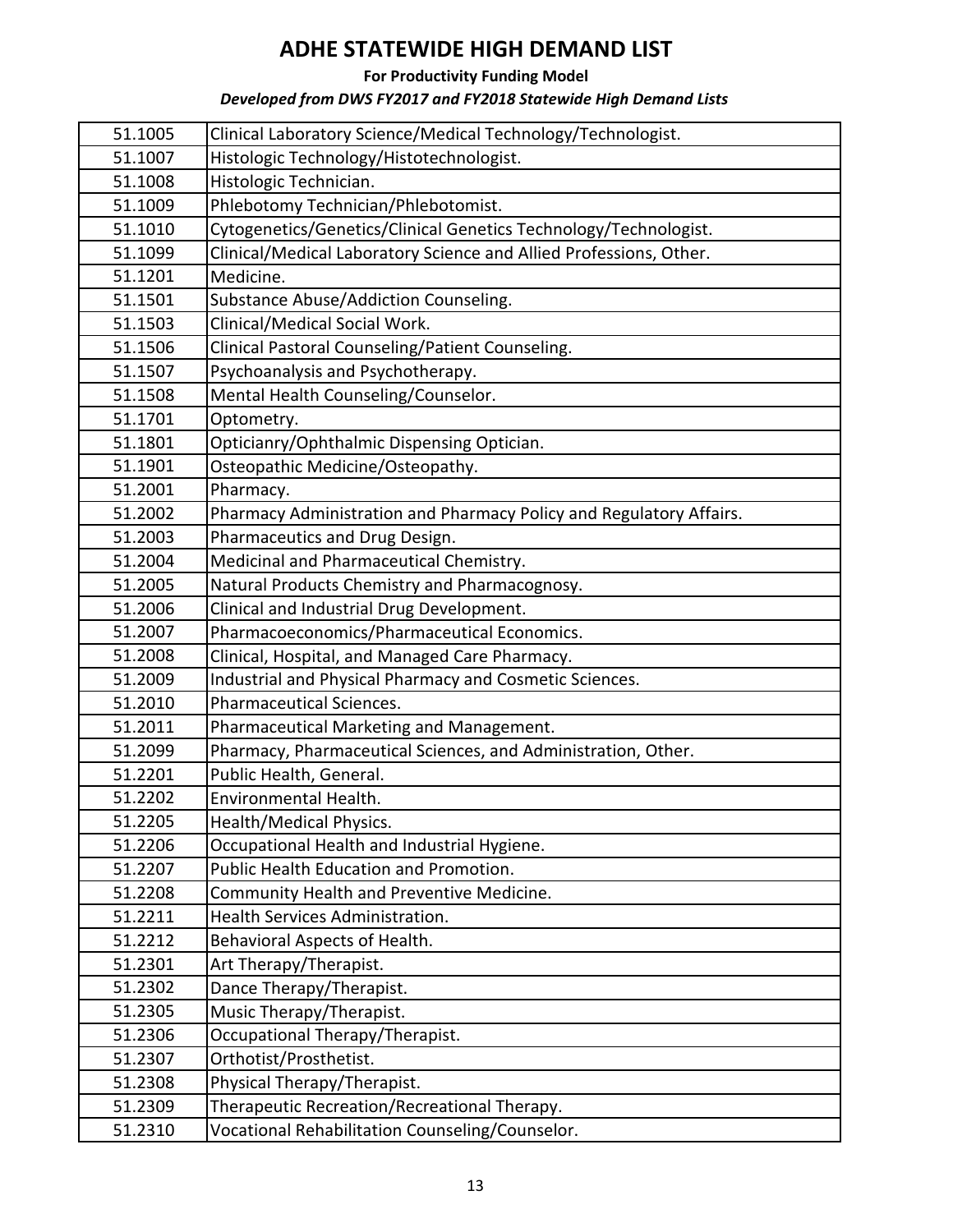**For Productivity Funding Model**

| 51.2311 | Kinesiotherapy/Kinesiotherapist.                                 |
|---------|------------------------------------------------------------------|
| 51.2313 | Animal-Assisted Therapy.                                         |
| 51.2314 | Rehabilitation Science.                                          |
| 51.2401 | Veterinary Medicine.                                             |
| 51.2501 | Veterinary Sciences/Veterinary Clinical Sciences, General.       |
| 51.2502 | Veterinary Anatomy.                                              |
| 51.2503 | Veterinary Physiology.                                           |
| 51.2504 | Veterinary Microbiology and Immunobiology.                       |
| 51.2505 | Veterinary Pathology and Pathobiology.                           |
| 51.2506 | Veterinary Toxicology and Pharmacology.                          |
| 51.2507 | Large Animal/Food Animal and Equine Surgery and Medicine.        |
| 51.2508 | Small/Companion Animal Surgery and Medicine.                     |
| 51.2509 | Comparative and Laboratory Animal Medicine.                      |
| 51.2510 | Veterinary Preventive Medicine, Epidemiology, and Public Health. |
| 51.2511 | Veterinary Infectious Diseases.                                  |
| 51.2599 | Veterinary Biomedical and Clinical Sciences, Other.              |
| 51.2601 | Health Aide.                                                     |
| 51.2602 | Home Health Aide/Home Attendant.                                 |
| 51.2604 | Rehabilitation Aide.                                             |
| 51.2706 | Medical Informatics.                                             |
| 51.3501 | Massage Therapy/Therapeutic Massage.                             |
| 51.3502 | Asian Bodywork Therapy.                                          |
| 51.3602 | Yoga Teacher Training/Yoga Therapy.                              |
| 51.3603 | Hypnotherapy/Hypnotherapist.                                     |
| 51.3801 | Registered Nursing/Registered Nurse.                             |
| 51.3802 | Nursing Administration.                                          |
| 51.3803 | Adult Health Nurse/Nursing.                                      |
| 51.3804 | Nurse Anesthetist.                                               |
| 51.3805 | Family Practice Nurse/Nursing.                                   |
| 51.3806 | Maternal/Child Health and Neonatal Nurse/Nursing.                |
| 51.3807 | Nurse Midwife/Nursing Midwifery.                                 |
| 51.3808 | Nursing Science.                                                 |
| 51.3809 | Pediatric Nurse/Nursing.                                         |
| 51.3810 | Psychiatric/Mental Health Nurse/Nursing.                         |
| 51.3811 | Public Health/Community Nurse/Nursing.                           |
| 51.3812 | Perioperative/Operating Room and Surgical Nurse/Nursing.         |
| 51.3813 | Clinical Nurse Specialist.                                       |
| 51.3814 | <b>Critical Care Nursing.</b>                                    |
| 51.3815 | Occupational and Environmental Health Nursing.                   |
| 51.3816 | Emergency Room/Trauma Nursing.                                   |
| 51.3817 | Nursing Education.                                               |
| 51.3818 | Nursing Practice.                                                |
| 51.3819 | Palliative Care Nursing.                                         |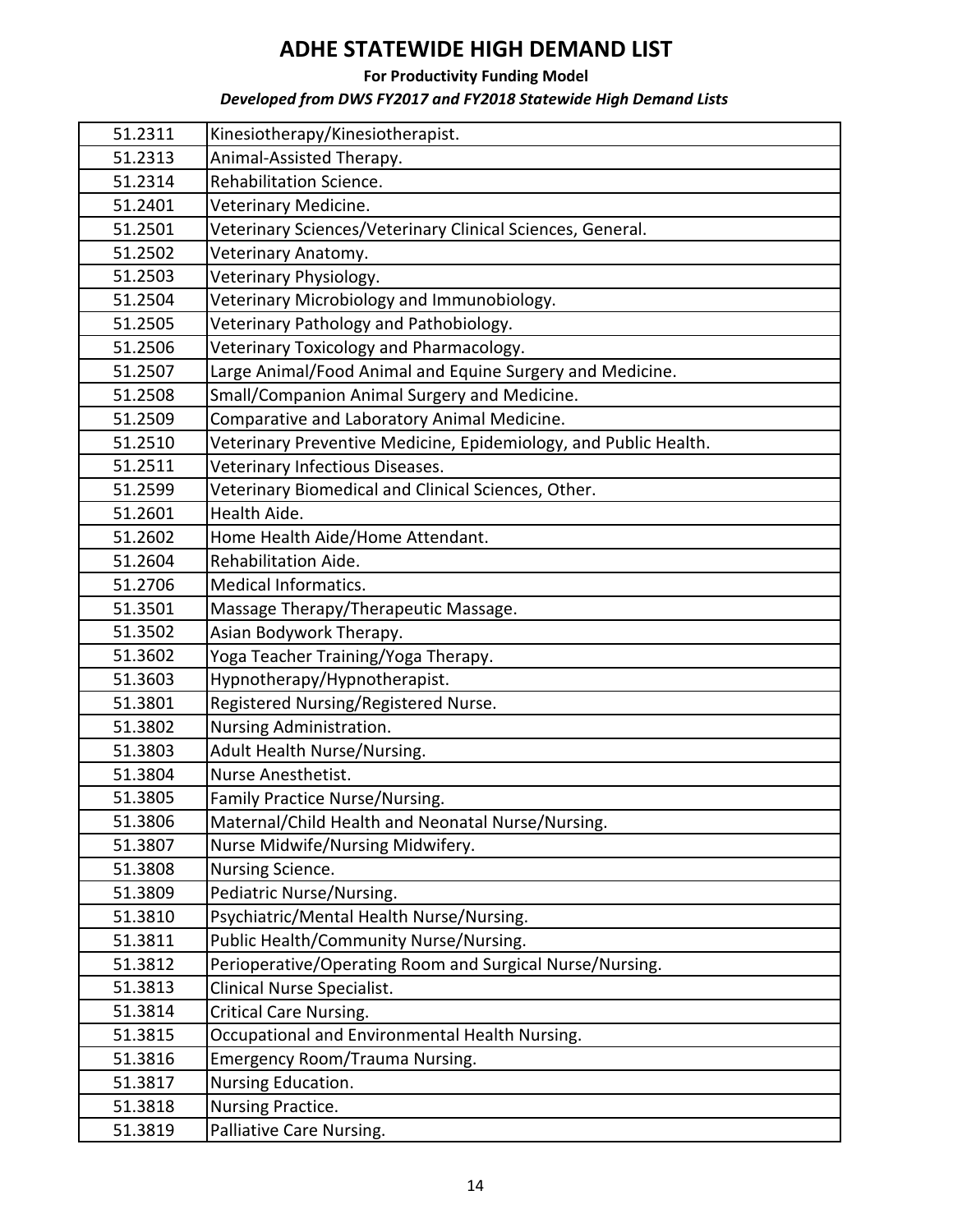#### **For Productivity Funding Model**

| 51.3820 | Clinical Nurse Leader.                                                    |
|---------|---------------------------------------------------------------------------|
| 51.3821 | Geriatric Nurse/Nursing.                                                  |
| 51.3822 | Women's Health Nurse/Nursing.                                             |
| 51.3899 | Registered Nursing, Nursing Administration, Nursing Research and Clinical |
|         | Nursing, Other.                                                           |
| 51.3901 | Licensed Practical/Vocational Nurse Training.                             |
| 51.3902 | Nursing Assistant/Aide and Patient Care Assistant/Aide.                   |
| 51.3999 | Practical Nursing, Vocational Nursing and Nursing Assistants, Other.      |
| 52.0101 | Business/Commerce, General.                                               |
| 52.0201 | Business Administration and Management, General.                          |
| 52.0202 | Purchasing, Procurement/Acquisitions and Contracts Management.            |
| 52.0203 | Logistics, Materials, and Supply Chain Management.                        |
| 52.0204 | Office Management and Supervision.                                        |
| 52.0205 | Operations Management and Supervision.                                    |
| 52.0206 | Non-Profit/Public/Organizational Management.                              |
| 52.0207 | Customer Service Management.                                              |
| 52.0208 | E-Commerce/Electronic Commerce.                                           |
| 52.0209 | Transportation/Mobility Management.                                       |
| 52.0210 | Research and Development Management.                                      |
| 52.0211 | Project Management.                                                       |
| 52.0212 | Retail Management.                                                        |
| 52.0213 | Organizational Leadership.                                                |
| 52.0301 | Accounting.                                                               |
| 52.0302 | Accounting Technology/Technician and Bookkeeping.                         |
| 52.0303 | Auditing.                                                                 |
| 52.0304 | Accounting and Finance.                                                   |
| 52.0305 | Accounting and Business/Management.                                       |
| 52.0401 | Administrative Assistant and Secretarial Science, General.                |
| 52.0402 | Executive Assistant/Executive Secretary.                                  |
| 52.0406 | Receptionist.                                                             |
| 52.0407 | Business/Office Automation/Technology/Data Entry.                         |
| 52.0408 | General Office Occupations and Clerical Services.                         |
| 52.0409 | Parts, Warehousing, and Inventory Management Operations.                  |
| 52.0410 | Traffic, Customs, and Transportation Clerk/Technician.                    |
| 52.0411 | Customer Service Support/Call Center/Teleservice Operation.               |
| 52.0501 | Business/Corporate Communications.                                        |
| 52.0701 | Entrepreneurship/Entrepreneurial Studies.                                 |
| 52.0702 | Franchising and Franchise Operations.                                     |
| 52.0801 | Finance, General.                                                         |
| 52.0803 | Banking and Financial Support Services.                                   |
| 52.0804 | Financial Planning and Services.                                          |
| 52.0806 | International Finance.                                                    |
| 52.0807 | Investments and Securities.                                               |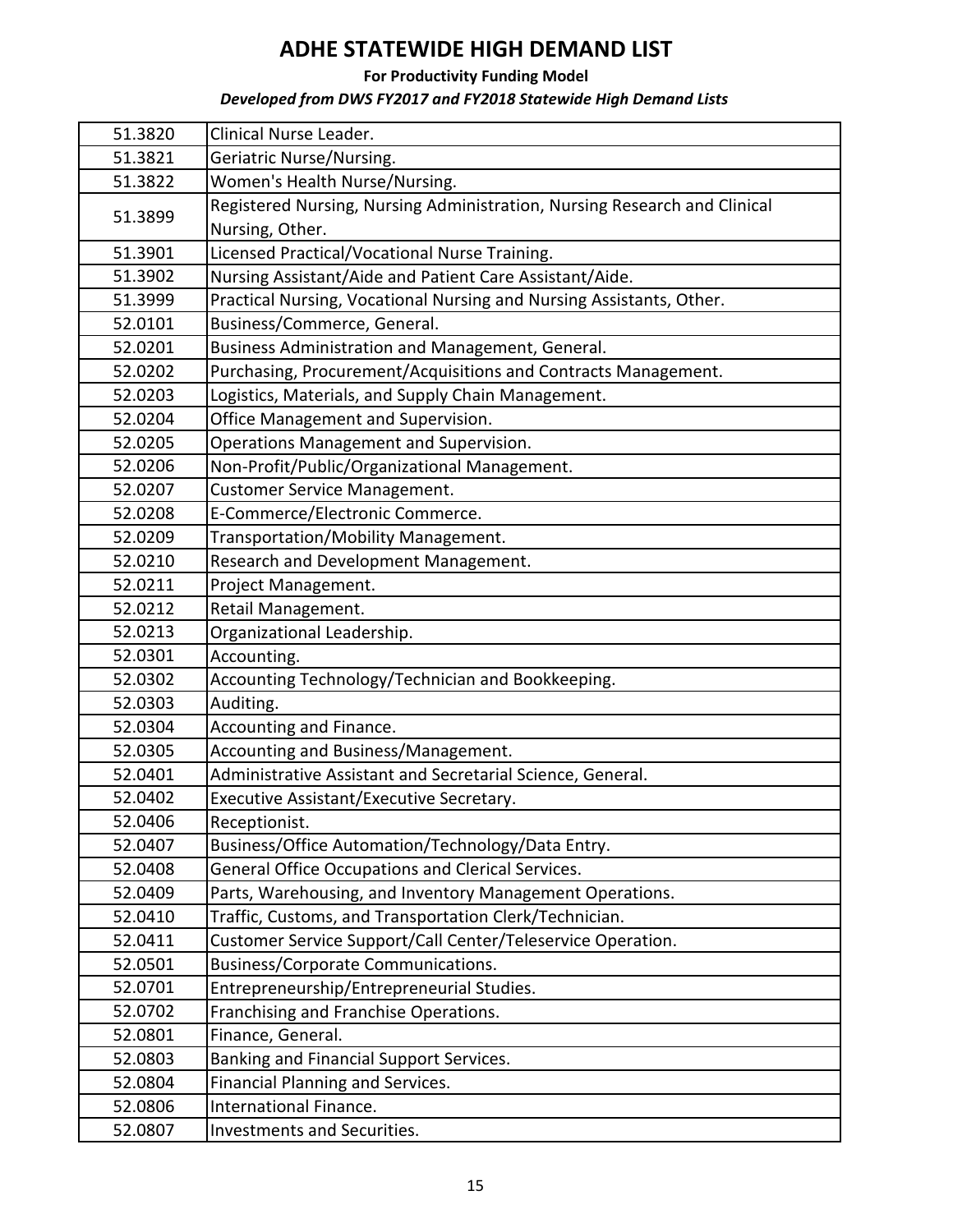**For Productivity Funding Model**

| 52.0808 | Public Finance.                                                        |
|---------|------------------------------------------------------------------------|
| 52.0809 | Credit Management.                                                     |
| 52.0899 | Finance and Financial Management Services, Other.                      |
| 52.0901 | Hospitality Administration/Management, General.                        |
| 52.0904 | Hotel/Motel Administration/Management.                                 |
| 52.0905 | Restaurant/Food Services Management.                                   |
| 52.0906 | Resort Management.                                                     |
| 52.0909 | Hotel, Motel, and Restaurant Management.                               |
| 52.1001 | Human Resources Management/Personnel Administration, General.          |
| 52.1002 | Labor and Industrial Relations.                                        |
| 52.1003 | Organizational Behavior Studies.                                       |
| 52.1005 | Human Resources Development.                                           |
| 52.1099 | Human Resources Management and Services, Other.                        |
| 52.1101 | International Business/Trade/Commerce.                                 |
| 52.1201 | Management Information Systems, General.                               |
| 52.1206 | <b>Information Resources Management.</b>                               |
| 52.1207 | Knowledge Management.                                                  |
| 52.1301 | Management Science.                                                    |
| 52.1302 | <b>Business Statistics.</b>                                            |
| 52.1304 | Actuarial Science.                                                     |
| 52.1401 | Marketing/Marketing Management, General.                               |
| 52.1402 | Marketing Research.                                                    |
| 52.1403 | International Marketing.                                               |
| 52.1499 | Marketing, Other.                                                      |
| 52.1501 | Real Estate.                                                           |
| 52.1601 | Taxation.                                                              |
| 52.1701 | Insurance.                                                             |
| 52.1801 | Sales, Distribution, and Marketing Operations, General.                |
| 52.1802 | Merchandising and Buying Operations.                                   |
| 52.1803 | Retailing and Retail Operations.                                       |
| 52.1804 | Selling Skills and Sales Operations.                                   |
| 52.1899 | General Merchandising, Sales, and Related Marketing Operations, Other. |
| 52.1902 | Fashion Merchandising.                                                 |
| 52.1904 | Apparel and Accessories Marketing Operations.                          |
| 52.1907 | Vehicle and Vehicle Parts and Accessories Marketing Operations.        |
| 52.1908 | Business and Personal/Financial Services Marketing Operations.         |
| 52.1909 | Special Products Marketing Operations.                                 |
| 52.1910 | Hospitality and Recreation Marketing Operations.                       |
| 52.2001 | <b>Construction Management.</b>                                        |
| 52.2101 | Telecommunications Management.                                         |
| 54.0101 | History, General.                                                      |
| 60.0102 | Dental Public Health Residency Program.                                |
| 60.0106 | Pediatric Dentistry Residency Program.                                 |